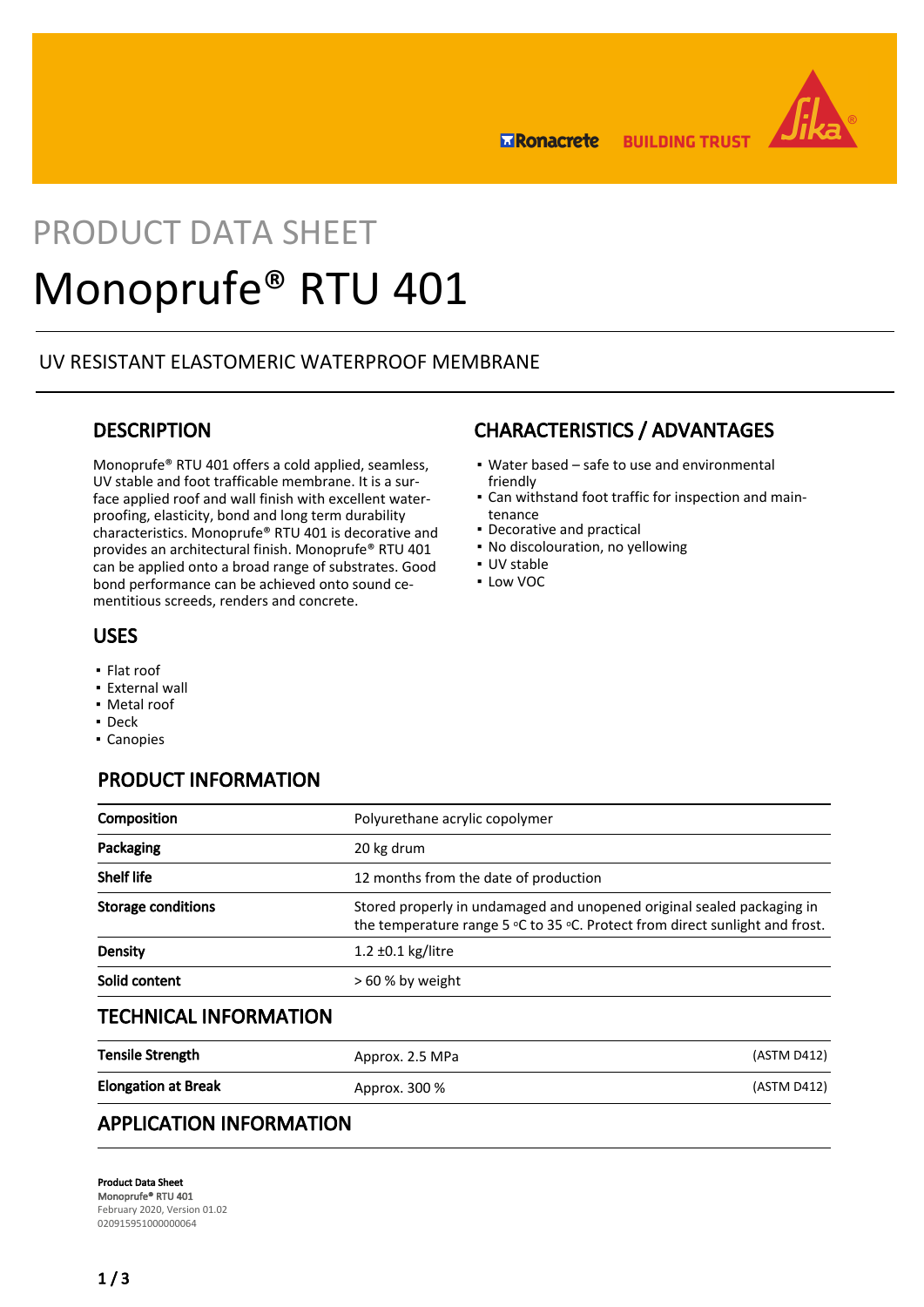## APPLICATION INSTRUCTIONS

## SUBSTRATE PREPARATION

Monoprufe® RTU 401 must be applied onto sound concrete, screed or similarly supportive ceramic substrate. The substrate should be dry, clean, free of oil, grease and other removable contaminents. Open textured surfaces like mortar or concrete should be primed with Ronascreed® Primer to ensure a good bond. Brush apply the primer at application of 0.3 kg/m2 approximately. New concrete should be left for 28 days before applying Monoprufe® RTU 401. For best results Monoprufe® RTU 401 should be applied in 2–3 coats at 1 kg/m2/coat (for roofing application) and 0.75 kg/m2/coat (for wall application). A fibre reinforced detailing coat should be used over open joints, corners and interfaces and where differential movement may induce additional stress in the membrane.

### MIXING

Monoprufe® RTU 401 is supplied pre-blended and ready to use however after storage you may find some slight separation of components inside the bucket. This is normal and the product can be restored by a simple remixing using a slow speed mixer or light hand mixing with a spatula.

#### APPLICATION

#### Detailing Coat

For areas where excessive movement may be expected Monoprufe® RTU 401 should be reinforced with glass fabric to those areas.

In this case cut the fabric to the size and shape necessary in advance and apply onto the first coat as soon as it has been applied. i.e. while the first coat is still wet. A simple patting motion with the brush should be enough to bring the resin through the fabric. Allow this first coat to dry for at least 4 hours or until it can receive foot traffic without sustaining damage. The glass fabric can be cut for application across simple joints with an overlap of at least 50 mm each side or left at 250 mm wide for an overlap to 125 mm each side for the more complex areas and corners.

#### First Coat

Brush or squeegee & roll the first coat throughout the entire area to be treated. If the surface has been primed then the primer must be dry before commencing the application. Work the material into the surface concentrating on the rough areas and aiming to apply approx.  $1 \text{ kg/m}^2$  for floor application and 0.75 kg/m<sup>2</sup> for wall. Allow the first coat to dry for 8 hours before applying the second and final coat.

#### Second and Final Coat

After drying of the first coat apply a second coat of Monoprufe® RTU 401 in direction at right angles to the first coat by spray equipment, brush, squeegee or roller at coverage rate of 1 kg/m2 for floor application and 0.75 kg/m2 for wall. If necessary, apply the final coat in the same method as the second coat once the second coat is dried for 8 hours.

#### **Curing**

Curing time will depend on the ambient conditions but the surface should be left undisturbed at least until the next day and preferably 2 to 3 days. This will be especially important at temperatures below 20 °C. Lots of ventilation is also important, for work carried out undercover or indoors fans will help to shorten the curing time.

## CLEANING OF EQUIPMENT

Clean all tools and application equipment with clean water immediately after use.

## BASIS OF PRODUCT DATA

All technical data stated in this Product Data Sheet are based on laboratory tests. Actual measured data may vary due to circumstances beyond our control.

# LOCAL RESTRICTIONS

Please note that as a result of specific local regulations the performance of this product may vary from country to country. Please consult the local Product Data Sheet for the exact description of the application fields.

**BUILDING TRUST** 

Product Data Sheet Monoprufe® RTU 401 February 2020, Version 01.02 020915951000000064



**M** Ronacrete